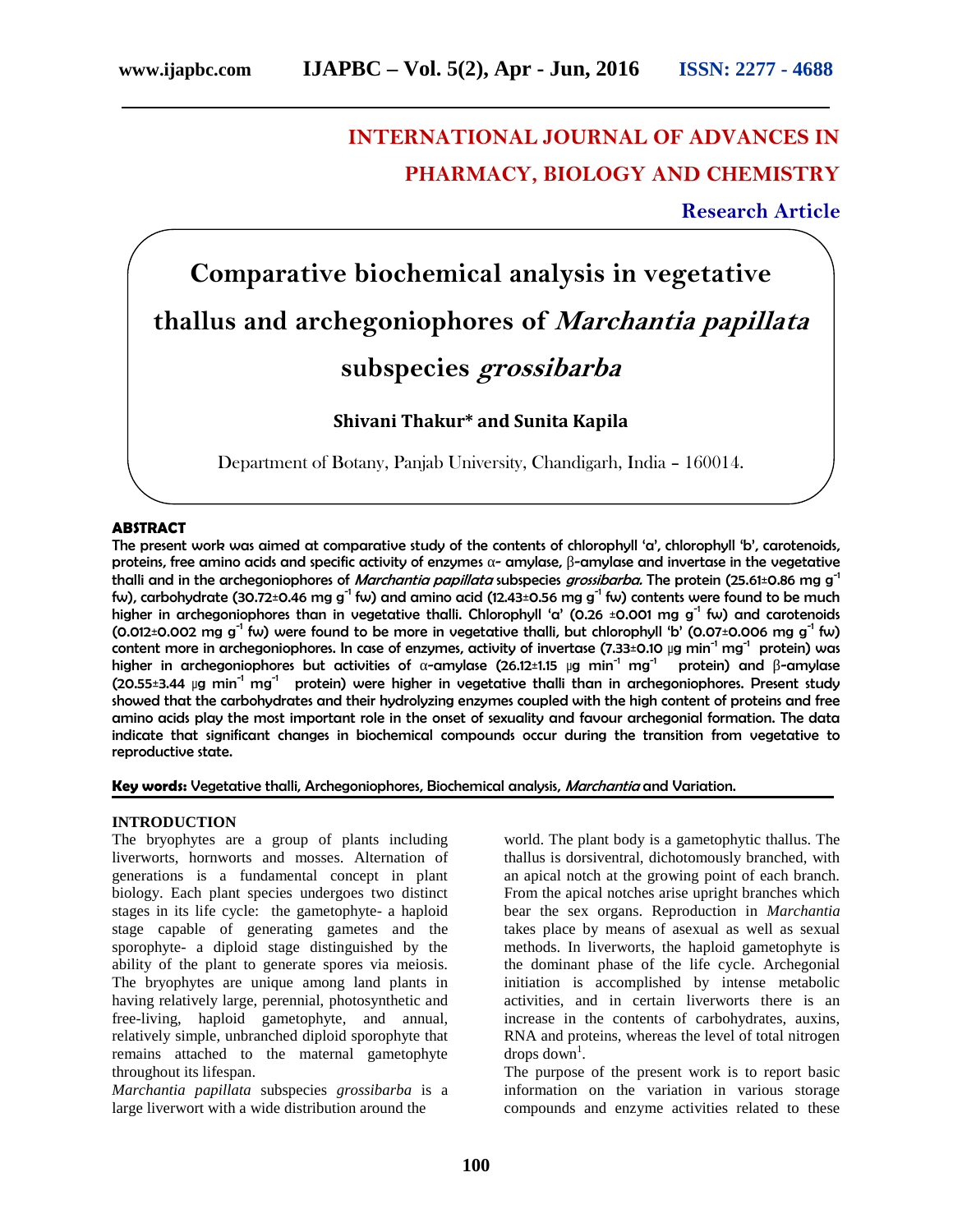storage compounds in vegetative thalli and the archegoniophores of *M. papillata* supspecies *grossibarba*.

### **MATERIALS AND METHODS**

**Collection of plant material:** Plant material was collected from Vikasnagar (Uttrakhand). The thallus was first cleaned by removing adhering material and thoroughly washing with clean water and finally with distilled water. Archegoniophores are excised from gametophyte and subjected to biochemical analysis separately.

#### **Quantitative analysis:**

**Proteins:** The content of proteins was determined by following the method of Lowry *et al.*<sup>2</sup> using Bovin serum albumin as standard.

**Free amino acids:** The quantity of free amino acids was determined according to the method of Lee and Takahashi<sup>3</sup> using ninhydrine reagent and glycine as standard.

**Carbohydrates:** The quantity of carbohydrates was determined according to the method of Yemm and Willis<sup>4</sup> by taking glucose as standard and using anthrone reagent.

**– amylase:** Its activity was measured by the method of Mutenz.<sup>5</sup> Starch is used as standard.

**– amylase:** - amylase activity was estimated according to the procedure given by Bernfeld $<sup>6</sup>$  using</sup> maltose as standard.

**Invertase:** Invertase was measured by the estimation of total reducing sugars by Dinitrosalicylic reagent by  $Sumner<sup>7</sup>$  method using glucose as standard.

**Photosynthetic pigments:** Chlorophyll 'a' and Chlorophyll 'b', were estimated by the method of Arnon<sup>8</sup> and the content of carotenoids was estimated by the method of Kirk and Allen<sup>9</sup>.

#### **RESULTS AND DISCUSSION**

The results obtained from the present study are given in Table 1 and Table 1a. The results depicted the variation in the contents of chlorophyll 'a', chlorophyll 'b', carotenoids, proteins, free amino acids and specific activity of the enzymes - amylase, -amylase and invertase, the contents of almost all the compounds being higher in archegoniophores as compared to vegetative thalli.

Douin<sup>10</sup> studied the pigments of gametophytes of forty species of mosses belonging to twenty-eight genera and reported the presence of chlorophyll a and chlorophyll b, similar to higher plants. In our study, the contents of chlorophyll 'a', and carotenoids were higher in vegetative thalli but chlorophyll 'b' and total chlorophyll content were found to be higher in archegoniophores. Earlier observations showed no qualitative differences in chlorophylls 'a', chlorophyll 'b' and carotenoids during comparative study of the sporophyte and the gametophyte of five species of mosses<sup>11</sup>. The analysis of pigments in mosses (qualitative and quantitative) carried out during various growth stages i.e. gametophyte, sporophytes and germinating spores revealed significantly higher amount of total chlorophyll in sporophyte than that in gametophyte, whereas during spore germination the content of carotenoids was found to be the least  $12-14$ . The higher chlorophyll a/b ratio might be responsible for a degree of adaptation or acclimation in plants<sup>15</sup>. Chlorophyll a/b ratio is a measurement of the proportion of light harvesting complex to other chlorophyll components<sup>16</sup>. In the present study, chl a/b ratio is higher in the vegetative thalli than in the archegoniophores.

Among chemical factors, the carbohydrates, in general, enhance gametangial formation<sup>17</sup>. In the present study, carbohydrate content was much higher in the sporophyte indicating the utilization of gametophytic carbohydrates in the formation of sporophyte. In *Amblystegium riparium* - an aquatic moss, accumulation of carbohydrate assimilates in gametophytes leads to the development of sporophytes<sup>18</sup>. Carbohydrate/nitrogen ratio showed a marked increase when a transition occured from vegetative to reproductive phase in female plants of *Fimbriaria angusta*<sup>19</sup> . Recently, sugars are also reported to help to regulate the timing of developmental phase changes, such as the progression from juvenile to adult phases, flowering and senescence<sup>20</sup>.

Presently, contents of proteins and free amino acids are also found to be higher in archegoniophores than in vegetative thalli. A transition from the vegetative to the reproductive phase is accompanied by significant intracellular metabolic changes during reproductive development responsible for its higher protein content<sup>21</sup>. In bryophytes, amino acids supplied exogenously influence gametangial formation. In *Riccia crystallina*, *in vitro* production of archegonia and antheridia is enhanced by different amino acids which do not show inhibitory effect in any case $^{22}$ . Amino acids can act as alternate source of energy in seed development, whereas the vegetative organs can obtain energy through photosynthesis $^{23}$ . Some amino acids like proline play a vital role in the reproduction by initiating the formation and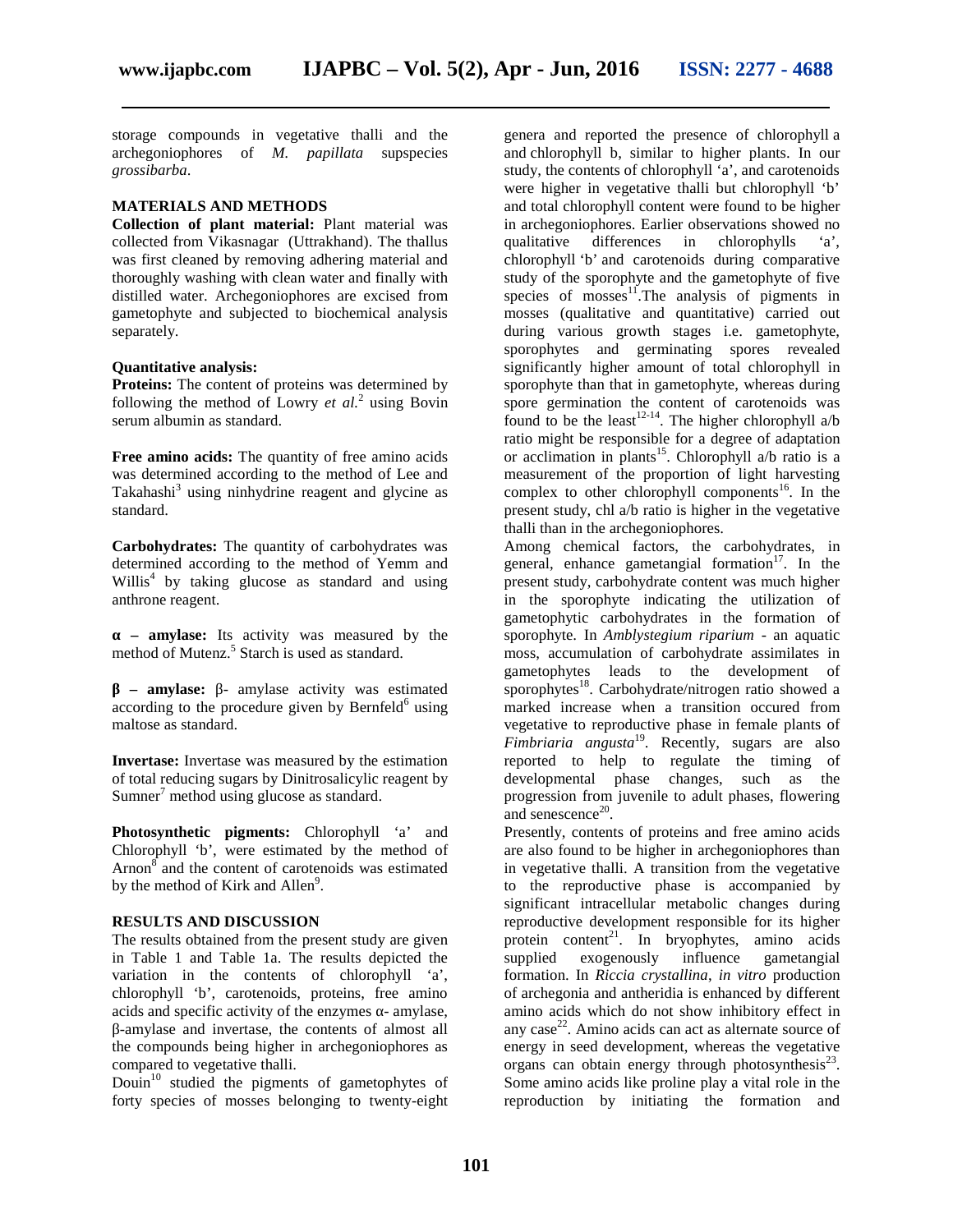development of various reproductive parts<sup>24, 25</sup>. Higher content of free amino acids observed in the archegoniophores of the presently studied taxon may also fulfill the extra energy requirements and help in the reproductive development. Proteins play significant roles in vegetative as well as reproductive growth during the development of plant<sup>26</sup>. During reproductive growth the proteins act as the building material for seed and fruit development and are also required for the rapid growth of vegetative tissues after the unfavorable period.

Enzymes - amylase, -amylase and invertase catabolize carbohydrates and provide energy for various developmental processes. Of all the tested sugars in *Riccia frostii* only glucose and sucrose favour archegonial formation<sup>27</sup>. Utilization of sucrose as a source of carbon and energy depends on its cleavage into hexoses catalyzed by the enzyme invertase. Various processes like reproductive development and respiration are correlated with the enhanced activities of amylases to supply energy by hydrolyzing sugars<sup>28</sup>.

In the present study, activities of - amylase and amylase were found to be higher in the vegetative thalli leading to catabolism of the carbohydrates to fulfill the energy needs for the formation of archegoniophores. The activity of enzyme invertase to split the sucrose molecules was seen higher in the archegoniophores. Invertases may be indirectly involved in the control of cell differentiation and plant development, since the sugars in plants are not only the nutrients but also play an important role as a regulator of gene expression<sup>29</sup>. The action of invertases in the cell may be helpful in establishing the appropriate levels of sugars, which by interacting with other components, participate in the regulation

of developmental processes<sup>30</sup>. Invertase plays a vital role in plant growth and development $31$  as it could affect differentiation by regulating the level of sucrose which helps in cell morphogenesis. Carbohydrates are the main source of energy for the development of reproductive parts and they must be supplied by the photosynthetic parts like leaves to the reproductive tissues $^{32}$ . Therefore, lower amount of carbohydrates and higher activities of its degrading enzymes in the vegetative thalli than the archegoniophores of *M. papillata* indicates supply of sugars to the archegoniophores to meet the energy requirements.

#### **CONCLUSION**

On the basis of present studies, we can conclude that the onset of the reproductive phase involves metabolic changes in the differentiating tissues. The present study reveals that intense metabolic activities occur during archegoniophore formation indicated by higher contents of proteins and free amino acids during the gametangial phase. Carbohydrates and their splitting enzymes- - amylase, -amylase and invertase play the most important role in the onset of sexuality in plants. Glucose and sucrose formed after the action of - amylase, -amylase and invertase on carbohydrates, favour archegonial formation. carbohydrates, favour archegonial formation. Invertases help in cell morphogenesis, differentiation and also regulate transition from one phase to another during development. Carbohydrate splitting enzymes also play an important role in the regulation of gene expression.

#### **AKNOWLEDGENENT**

The first author is grateful to the University Grant Commission, New Delhi for financial assistance.

| Table1                                                                   |
|--------------------------------------------------------------------------|
| Variation in the content of photosynthetic pigments in the two stages of |
| <i>Marchantia papillata subspecies grossibarba</i>                       |

|                                                           |                   | in mg/g fw       | in mg/g fw        |
|-----------------------------------------------------------|-------------------|------------------|-------------------|
| $0.01 \pm 0.002$<br>$0.26 \pm 0.001$<br>Vegetative thalli | $36.37 \pm 14.48$ | $0.27 \pm 0.002$ | $0.012 \pm 0.002$ |
| $0.21 \pm 0.003$<br>$0.07 \pm 0.006$<br>Archegoniophores  | $3.01 \pm 0.23$   | $0.28 \pm 0.004$ | $0.003 \pm 0.001$ |

Results are represented as mean of triplicates  $\pm$  standard error

| Table1a                                                                        |
|--------------------------------------------------------------------------------|
| Variation in the content of storage compounds and enzymes in the two stages of |
| <i>Marchantia papillata subspecies grossibarba</i>                             |

| Part of plant     | <b>Carbohydrates</b><br>in $mg/g$ fw | <b>Proteins</b><br>in $mg/g$ fw | <b>Free amino</b><br>acids<br>in $mg/g$ fw | -amylase<br>in $\mu$ g min <sup>-1</sup> mg <sup>-1</sup><br>protein | -amylase<br>in $\mu$ g min <sup>-1</sup><br>protein<br>mg | Invertase<br>in $\mu$ g min <sup>-1</sup> mg <sup>-1</sup><br>protein |
|-------------------|--------------------------------------|---------------------------------|--------------------------------------------|----------------------------------------------------------------------|-----------------------------------------------------------|-----------------------------------------------------------------------|
| Vegetative thalli | $11.24 + 0.21$                       | $13.58 \pm 0.35$                | $8.33 + 0.19$                              | $26.12 + 1.15$                                                       | $20.55 \pm 3.44$                                          | $5.40 \pm 0.23$                                                       |
| Archegoniophores  | $30.72 \pm 0.46$                     | $25.61 \pm 0.86$                | $12.43 \pm 0.56$                           | $14.24 + 1.04$                                                       | $9.95 \pm 1.89$                                           | $7.33 \pm 0.10$                                                       |

Results are represented as mean of triplicates ± standard error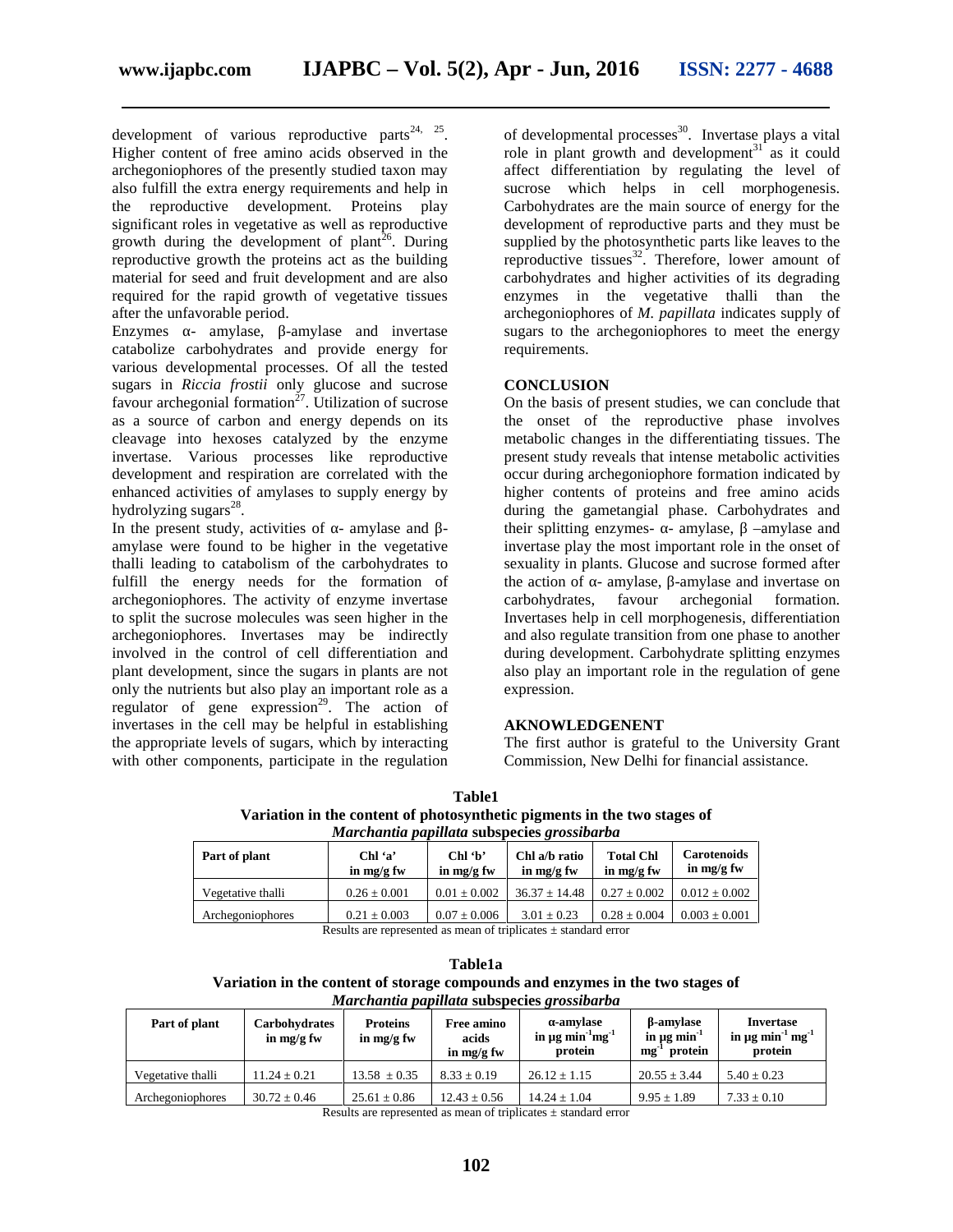#### **REFERENCES**

- 1. Rao Mp, Das VSR. Metabolic changes during reproductive development in liverworts. Z. Pflanzenphysiol., 1968; 59: 87-99.
- 2. Lowry OH, Rosebrough NJ, Farr AL, Randall RJ. Protein measurement with Folin Phenol reagent. J. Biol. Chem., 1951; 193 (1): 265-75.
- 3. Lee YP, Takahashi T. An improved colorimetric determination of amino acid with the use of ninhydrin. Analyt. Chem., 1966; 14(1): 71-77.
- 4. Yemm EW, Willis AJ. The estimation of carbohydrate in plant extract by anthrone. Biochem. J., 1954; 57(3): 508-14.
- 5. Muentz K. The function of the pod for protein storage in seeds of *Vicia fab*a L. 5 isoenzymes of -amylase during pod development of field beans. Phytochemistry, 1977; 16: 1491-94.
- 6. Bernfeld P. Amylases and . In: Methods in Enzymology, Colowick SP, Kaplan NO, (Eds.), Academic Press, New York, 1951; 149-57.
- 7. Sumner JB. A more specific reagent for the determination of sugar in urine. J. Biol. Chem., 1935; 69: 393.
- 8. Arnon DI. Copper enzymes in isolated chloroplasts. Polyphenol oxidase in *Beta vulgaris*. Plant Physiol., 1949; 24(1): 1-15.
- 9. Kirk JT, Allen RL. Dependence of chloroplast pigment synthesis on protein synthesis: effect of actidione. Biochem. Biophys. Res. Commun., 1965; 21(6): 523- 30.
- 10. Douin R. Pigment's chlorophylliens des Bryophytes. Carotenoides des Bryales. Comptes Rendus de Acad. des Sci. Paris, 1956; 243: 1051-1954.
- 11. Freeland RO. Plastid pigments of gametophytes and sporophytes of musci. Plant Physiol., 1957; 32(1): 64-66.
- 12. Taylor J, Thomas RJ, Othero JG. Chromatographic and spectrophotometric analysis of the photosynthetic pigments of the gametophyte and the spotophyte of *Lophocolea heterophylla*. Bryologist, 1972; 75(1): 36-42.
- 13. Karunen P, Ihantola A. Studies of moss spores V. Production of carotenoids in germinating *Polytrichum commune* spores. Bryologist, 1977a; 80: 88-92.
- 14. Karunen P and Ihantola, A. Studies of moss spores VI. Production of carotenoids in germinating *Polytrichum commune* spores. Bryologist, 1977b; 80: 313-16.
- 15. Johnson GN, Rumsey FJ, Headley AD and Sheffield E. Adaptations to extreme low light in

the fern *Trichomanes speciosum*. New Phytol., 2000; 148(3): 423-31.

- 16. Reed S, Schnell R, Moore JM and Dunn C. Chlorophyll a + b Content and Chlorophyll Fluorescence in Avocado. J. Agric. Sci., 2012; 4(4): 29-36.
- 17. Chopra RN, Bhatla SC. Regulation of Gametangial Formation in Bryophytes. Botan. Rev., 1983; 49(1): 29-63.
- 18. Belkengren RO. Growth and sexual reproduction of the moss *Amblystegium riparium* under sterile conditions. Am. J. Botany, 1962; 49(6): 567-71.
- 19. Gibson SI. Control of plant development and gene expression by sugar signaling. Curr. Opinion Plant Bio. 2005; 8(1): 93-102.
- 20. Thomas RJ. Lipid composition of maturing and elongate liverwort sporophytes. Phytochemistry, 1975; 14(3): 623-26.
- 21. Sood S. Experimental studies on some Indian bryophytes, Ph.D. Thesis, University of Delhi, Delhi, India. 1972.
- 22. Sood S. *In vitro* studies in Marchantiales. II. Effect of mineral nutrients, chelates and organic nitrogenous sources on the growth and sexuality in *Riccia crystallina*. Phytomorphol., 1972; 24(3-4): 186-97.
- 23. Galili G, Avin-Wittenberg T, Angelovici R and Fernie AR. The role of photosynthesis and amino acid metabolism in the energy status during seed development. Front. Plant Sci., 2014; 5: 447.
- 24. Biancucci M, Mattioli R, Forlani G, Funck D, Costantino P and Trovato M. Role of proline and GABA in sexual reproduction of angiosperms. Front. Plant Sci., 2015; 6: 680.
- 25. Kavi Kishore PB, Hima Kumari P, Sunita MSL and Sreenivasulu N. Role of proline in cell wall synthesis and plant development and its implications in plant ontogeny. Front. Plant Sci., 2015; 6: 544.
- 26. Knoch E, Dilokpimol, A and Geshi N. Arabinogalactan proteins: focus on carbohydrate active enzymes. Front. Plant Sci., 2014; 5: 198.
- 27. Vashistha BD, In vitro investigations on some Indian bryophytes, Ph. D. Thesis, University Delhi, Delhi, India. 1985.
- 28. Menon SV and Ramana-Rao TV. Nutritional quality of muskmelon fruit as revealed by its biochemical properties during different rates of ripening. Int. Food Res. J., 2012; 19 (4): 1621- 28.